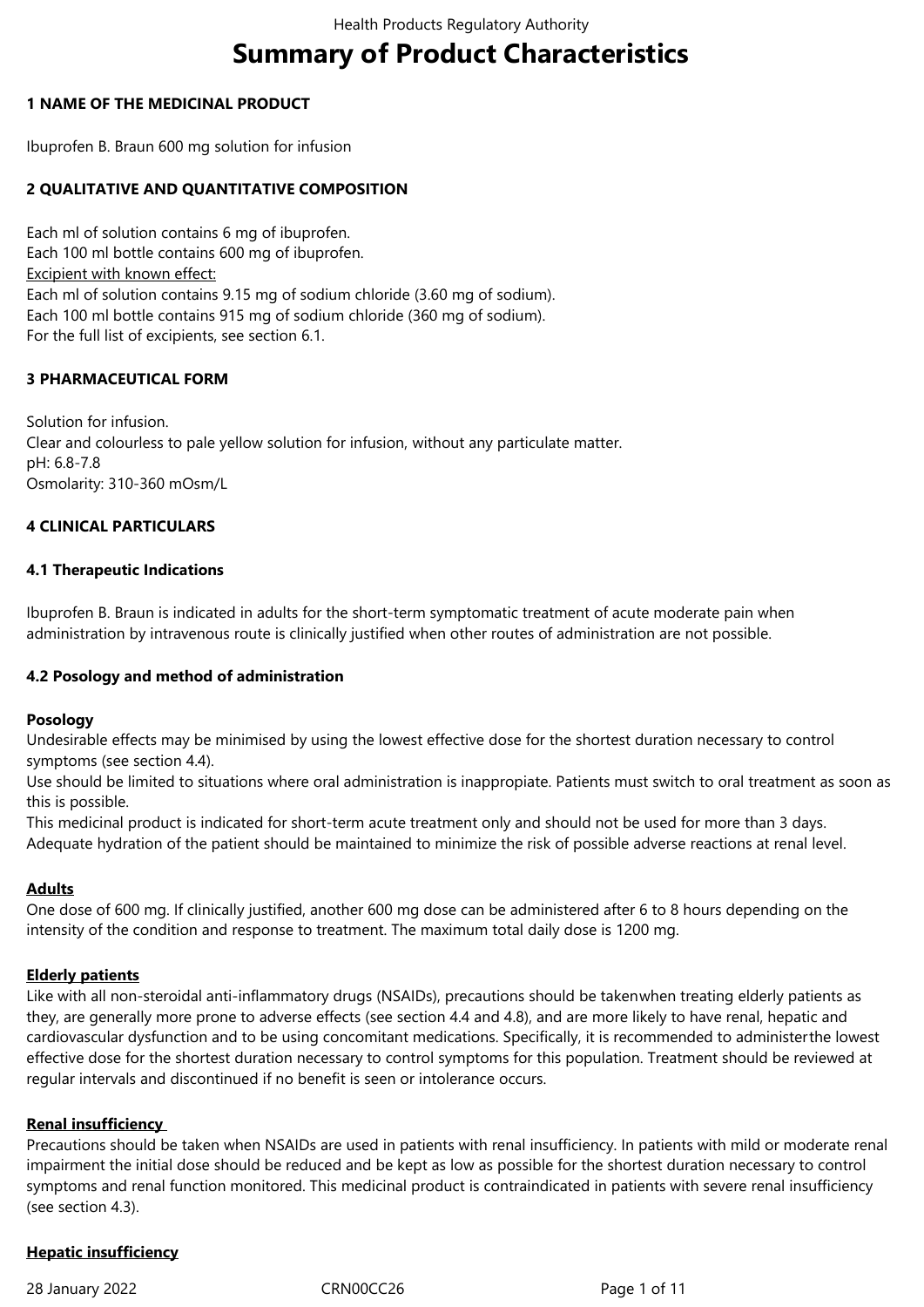Precautions should be taken when NSAIDs are used in this population although differences in the pharmacokinetic profile have not been observed. Patients with mild or moderate hepatic insufficiency should start the treatment with reduced doses, the dose should be kept as low as possible for the shortest duration necessary and they should be carefully monitored. This medicinal product is contraindicated in patients with severe hepatic insufficiency (see section 4.3).

# **Paediatric population**

This medicinal product should not be used in children and adolescents. The use of Ibuprofen B. Braun has not been studied in children and adolescents. Therefore, the safety and efficacy have not been established.

# **Method of administration:**

For intravenous use. Ibuprofen B. Braun should only be administered by qualified healthcare professionals in an environment where appropriate equipment is available (during treatment).

The solution should be administered as an intravenous infusion over 30 minutes.

# **4.3 Contraindications**

· Hypersensitivity to the active substance, to other NSAIDs or to any of the excipients listed in section 6.1;

· A history of bronchospasm, asthma, rhinitis, angioedema or urticaria associated with taking acetylsalicylic acid (ASA) or other non-steroidal anti-inflammatory drugs (NSAIDs);

- · Conditions involving an increased tendency or active bleeding such as thrombocytopenia;
- · Active, or history of recurrent peptic ulcer/haemorrhage (two or more distinct episodes of proven ulceration or bleeding);
- · History of gastrointestinal bleeding or perforation, related to previous NSAIDs therapy;
- · Cerebrovascular or other active bleeding;
- · Severe hepatic or renal insufficiency;
- · Severe heart failure (NYHA Class IV);
- · Severe dehydration (caused by vomiting, diarrhoea or insufficient fluid intake);
- · Pregnancy, in the last trimester (see section 4.6).

# **4.4 Special warnings and precautions for use**

Undesirable effects may be minimised by using the lowest effective dose for the shortest possible time necessary to control symptoms (see section 4.8).

Concomitant use of Ibuprofen B. Braun with NSAIDs, including cyclooxygenase-2 selective inhibitors (Coxib), should be avoided. The frequency of the adverse reactions to NSAIDs is increased in elderly patients,especially gastrointestinal bleeding and perforation which may be fatal (see section 4.8).

# *Gastrointestinal risks:*

GI bleeding, ulceration or perforation, which can be fatal, have been reported during treatmentwith all NSAIDs with or without warning symptoms or a previous history of serious GI events.

The risk of GI bleeding, ulceration or perforation is higher with increasing NSAID doses, in patients with a history of ulcer, particularly if complicated with haemorrhage or perforation (see section 4.3) and in the elderly. These patients should commence treatment on the lowest dose available. Combination therapy with protective agents (e.g. misoprostol or proton pump inhibitors) should be considered for these patients, and also for patients requiring concomitant low dose acetylsalicylic acid (ASA), or other drugs likely to increase the gastrointestinal risk (see below and section 4.5).

Patients with a history of GI toxicity, particularly in the elderly, should report any unusual abdominal symptoms (especially GI bleeding) particularly in the initial stages of treatment.

Caution should be advised in patients receiving concomitant medications which could increase the risk of ulceration or bleeding, such as oral corticosteroids, anticoagulants such as warfarin, selective serotonin-reuptake inhibitors or anti-platelet agents such as acetylsalicylic acid (ASA) (see section 4.5).

When GI bleeding or ulceration occurs in patients receiving Ibuprofen B. Braun, treatment should be withdrawn (see section 4.3).

NSAIDs should be given with care to patients with a history of gastrointestinal disease (ulcerative colitis, Crohn's disease) as these conditions may be exacerbated (see section 4.8).

# *Cardiovascular and cerebrovascular effects:*

Clinical studies suggest that use of ibuprofen, particularly at a high dose (2400 mg/day) may be associated with a small increased risk of arterial thrombotic events (for example myocardial infarction or stroke). Overall, epidemiological studies do not suggest that low dose ibuprofen (e.g. ≤ 1200 mg/day) is associated with an increased risk of arterial thrombotic events.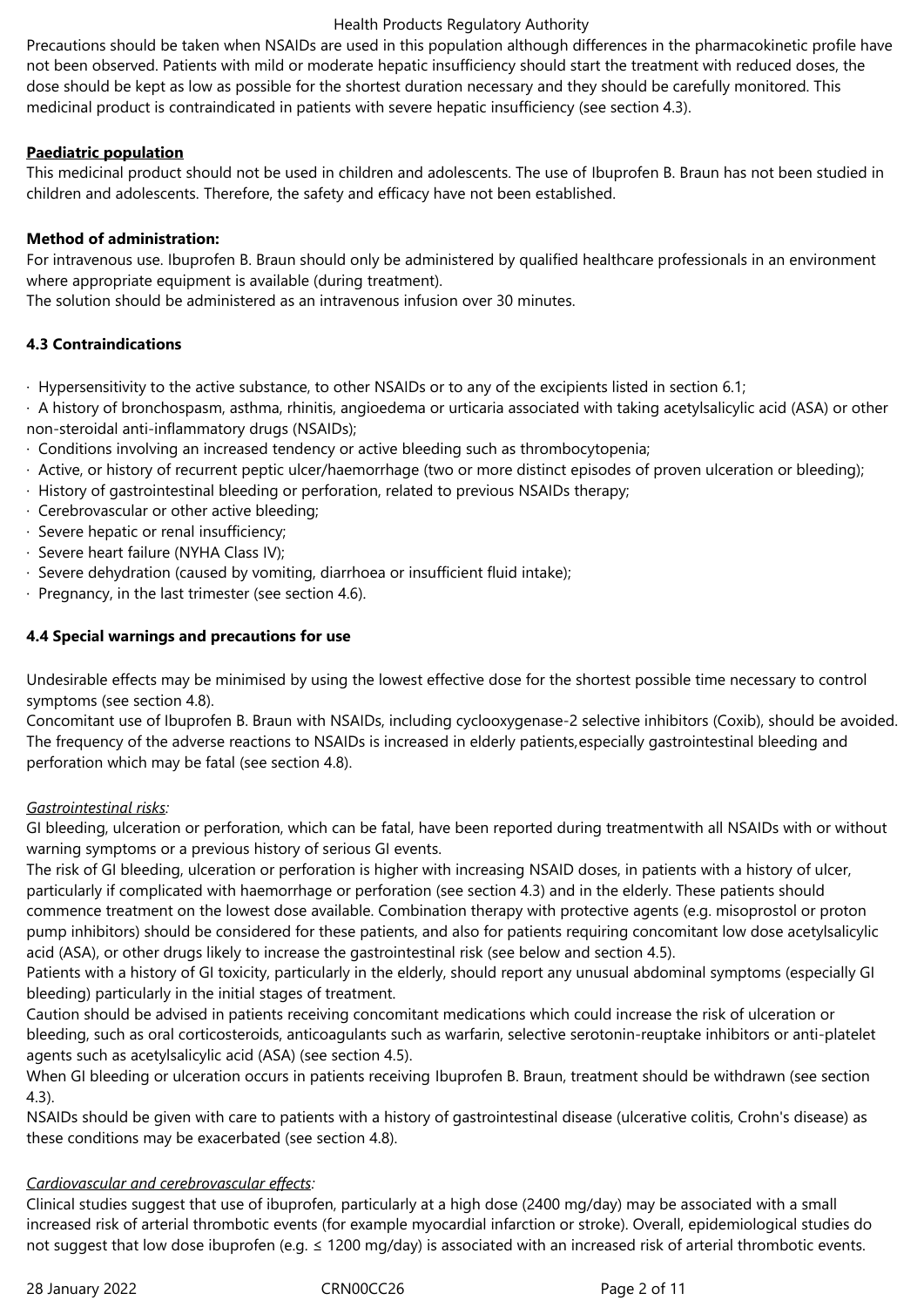Patients with uncontrolled hypertension, congestive heart failure (NYHA II-III), established ischaemic heart disease, peripheral arterial disease, and/or cerebrovascular disease should only be treated with ibuprofen after careful consideration and high doses (2400 mg/day) should be avoided.

Careful consideration should also be exercised before initiating long-term treatment of patients with risk factors for cardiovascular events (e.g. hypertension, hyperlipidaemia, diabetes mellitus, smoking), particularly if high doses of ibuprofen (2400 mg/day) are required.

### *Severe skin reactions:*

Serious skin reactions, some of them fatal, including exfoliative dermatitis, Stevens-Johnson syndrome, and toxic epidermal necrolysis have been reported very rarely in association with the use of NSAIDs (see section 4.8). Patients appear to be at highest risk for these reactions early in the course of therapy, the onset of the reaction occurring in the majority of cases within the first month of treatment. Acute generalised exanthematous pustulosis (AGEP) has been reported in relation to ibuprofen-containing products. Ibuprofen should be discontinued at the first appearance of signs and symptoms of severe skin reactions, such as skin rash, mucosal lesions, or any other sign of hypersensitivity.

### *Hepatic or renal insufficiency:*

Ibuprofen should be used with caution in patients with a history of liver or kidney disease and especially during simultaneous treatment with diuretics, as the inhibition of prostaglandins can cause fluid retention and renal function impairment. Ibuprofen should be administered in these patients, at the lowest dose possible, and patient´s renal function should be regularly monitored.

In case of dehydration, ensure sufficient fluid intake. Use special caution in dehydrated patients, for example due to diarrhoea, such as dehydration could be a trigger factor for the development of kidney failure.

Regular use of analgesics, especially when combining of different analgesic substances, can lead to kidney damage with the risk of renal insufficiency (analgesic nephropathy). This risk is higher in the elderly and patients with renal insufficiency, heart failure, liver dysfunction, those taking diuretics or ACE inhibitors. After discontinuing NSAID therapy, patient's pre-treatment condition is usually restored.

As with other NSAIDs, ibuprofen can cause mild transient increases in some liver function parameters as well as significant increases in transaminases. If there is a significant increase in these parameters, treatment should be discontinued (see section 4.3).

### *Anaphylactoid Reactions*

As standard practice during intravenous infusion, close patient monitoring is recommended, especially at the beginning of the infusion to detect any anaphylactic reaction caused by the active substance or the excipients.

Severe acute hypersensitivity reactions (e.g. anaphylactic shock) are very rarely observed. At the first signs of a hypersensitivity reaction following the administration of Ibuprofen B. Braun, therapy must be stopped and symptomatic treatment must be established. Medically required measures, in line with the symptoms, must be initiated by specialist personnel.

# *Respiratory disorders:*

Caution is required if this medicinal product is administered to patients suffering from, or with a previous history of, bronchial asthma, chronic rhinitis or allergic diseases since NSAIDs have been reported to cause bronchospasm, urticaria or angioedema in such patients.

# *Hematological Effects:*

Ibuprofen may temporarily inhibit the blood-platelet function (thrombocyte aggregation), increasing the bleeding time and the risk of haemorrhage.

Ibuprofen should only be used with particular caution in patients receiving ASA to inhibit platelet aggregation (see sections 4.5 and 5.1).

Patients with coagulation disorders or those undergoing surgery should therefore be monitored. Special medical vigilance is required for use in patients immediately after undergoing major surgery.

During prolonged ibuprofen administration, regular checking of liver values, kidney function, and blood counts is required. Ibuprofen should be used only after strict assessment of the benefit / risk in patients with congenital disorder of porphyrin metabolism (e.g. acute intermittent porphyria).

Through concomitant consumption of alcohol, active substance-related undesirable effects, particularly those that concern the gastrointestinal tract or the central nervous system, may be increased on use of NSAIDs. Caution is required in patients with certain conditions, which may be made worse:

- In patients who react allergically to other substances, as an increased risk of hypersensitivity reactions occurring also exists for them on use of this medicinal product.
- In patients who suffer from hay fever, nasal polyps or chronic obstructive respiratory disorders, as an increased risk exists for them of allergic reaction occurring. These may present as asthma attacks (so-called analgesic asthma), Quincke´s oedema or urticaria.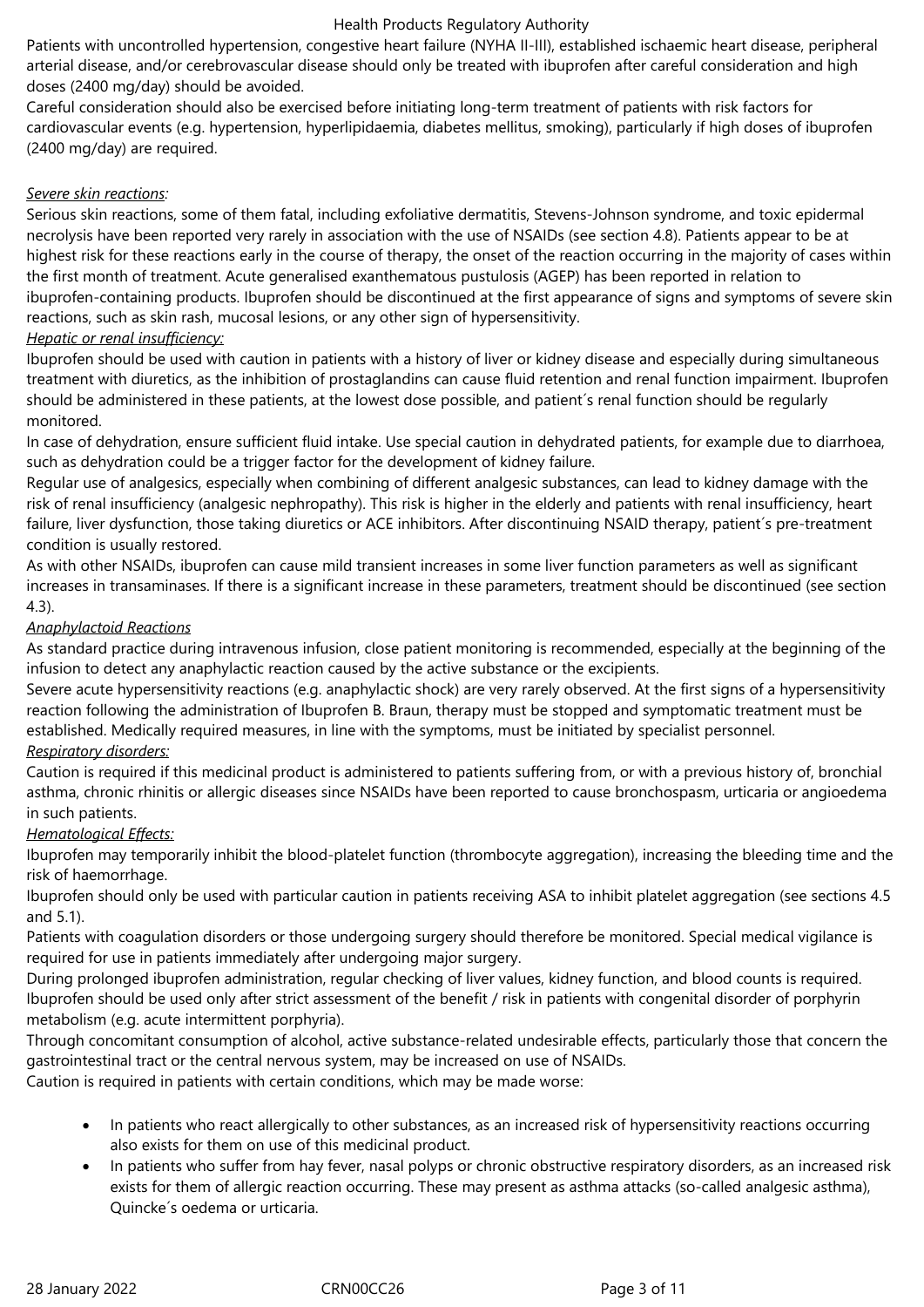### *Aseptic Meningitis*

Some cases of aseptic meningitis have been reported with the use of ibuprofen in patients with systemic lupus erythematosus (SLE). Although it is more likely to occur in patients with SLE and related connective tissue diseases, it has also been reported in some patients who do not have any underlying chronic disease. This therefore, should be taken into account when administering this treatment (see section 4.8).

### *Ophthalmological Effects:*

Blurred or diminished vision, scotomata, and changes in color vision have been reported with oral ibuprofen. Discontinue ibuprofen if the patient develops such complaints, and refer the patient for an ophthalmologic examination that includes central visual fields and color vision testing.

### *Others*

Prolonged use of painkillers may cause headache that must not be treated with increased doses of the medicinal product.

Exceptionally, varicella can cause serious cutaneous and soft tissues infectious complications. To date, the contributing role of NSAIDs in the worsening of these infections cannot be ruled out. Thus, it is advisable to avoid use of Ibuprofen B. Braun in case of varicella.

### *Masking of symptoms of underlying infections:*

Ibuprofen can mask symptoms of infection, which may lead to delayed initiation of appropriate treatment and thereby worsening the outcome of the infection. This has been observed in bacterial community acquired pneumonia and bacterial complications to varicella. When ibuprofen is administered for fever or pain relief in relation to infection, monitoring of infection is advised. In non-hospital settings, the patient should consult a doctor if symptoms persist or worsen.

### Interference with laboratory tests:

- bleeding time (may be extended for 1 day after discontinuation of therapy)
- blood glucose concentration (may decrease)
- creatinine clearance (may decrease)
- haematocrit or haemoglobin (may decrease)
- blood levels of urea nitrogen and serum creatinine and potassium (may increase)
- with liver function tests: increased transaminase values

### **Precautions regarding excipients:**

This medicinal product contains 360 mg sodium per bottle, equivalent to 18.0 % of the WHO recommended maximum daily intake of 2 g sodium for an adult..

# **4.5 Interaction with other medicinal products and other forms of interactions**

# *Other NSAIDs, including COX-2 inhibitoris and salicylates:*

As a result of synergist effects, the concurrent administration use of two or more NSAIDs may increase the risk of gastrointestinal ulcers and bleeding. Co-administration of ibuprofen with other NSAIDs should therefore be avoided (see section 4.4).

Concomitant administration of ibuprofen and acetylsalicylic acid is not generally recommended because of the potential of increased adverse effects.

Experimental data suggest that ibuprofen may competitively inhibit the effect of low dose acetylsalicylic acid on platelet aggregation when they are dosed concomitantly. Although there are uncertainties regarding extrapolation of these data to the clinical situation, the possibility that regular, long-term use of ibuprofen may reduce the cardioprotective effect of low-dose acetylsalicylic acid cannot be excluded. No clinically relevant effect is considered to be likely for occasional ibuprofen use (see section 5.1).

*Lithium:* 

Co-administration of ibuprofen with lithium-containing medicinal products can increase the serum level of lithium.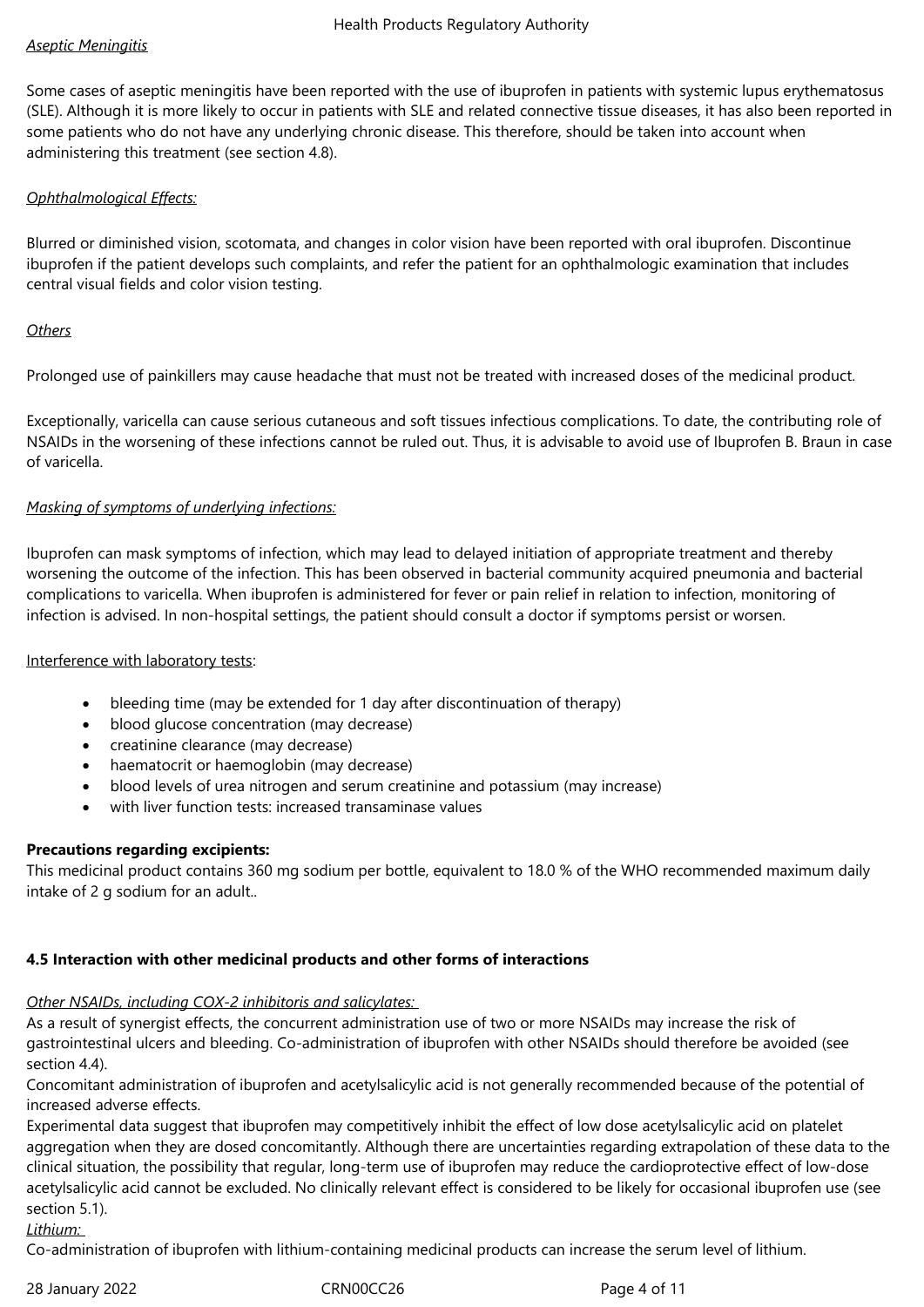Checking the serum lithium level is necessary.

# *Cardiac glycosides (Digoxin):*

NSAIDs may exacerbate cardiac failure, reduce glomerular filtration rate and increase plasma levels of cardiac glycosides. Monitoring of serum digoxin is recommended.

# *Phenytoin:*

Plasmatic levels of phenytoin may be increased in the concomitant treatment with ibuprofen and therefore the risk of toxicity may increase.

*Antihypertensive (Diuretics, ACE inhibitors, betareceptor blocking medicines and angiotensin-II antagonists):*

Diuretics and ACE-inhibitors may increase the nephrotoxicity of NSAIDs. NSAIDs can reduce the effect of diuretics and other antihypertensive drugs, including ACE-inhibitors and beta-blockers. In patients with reduced kidney function (e.g. dehydrated patients or elderly patients with reduced kidney function) the concomitant use of an ACE inhibitor and angiotensin-II antagonists with a cyclo-oxygenase-inhibiting medicinal product can lead to further impairment of kidney function, and up to acute renal failure. This is usually reversible. Such combinations should therefore, only be used with caution, especially in elderly patients. Patients have to be instructed to drink sufficient liquid. Renal function should be measured after the start of concomitant therapy, and periodically thereafter.

The concomitant administration of ibuprofen and ACE-inhibitors may lead to hyperkalaemia.

*Potassium sparing diuretics*

Concomitant use may cause hyperkalaemia (check of serum potassium is recommended).

# *Captopril*

Experimental studies indicate that ibuprofen counteracts the effect of captopril of increased sodium excretion. *Corticosteroids:*

Increased risk of gastrointestinal ulceration or bleeding (see section 4.4).

*Anti-platelet agents (e.g. clopidogrel and tioclopidine) and selective serotonin reuptake inhibitors (SSRIs):*

Increased risk of gastrointestinal bleeding (see section 4.4). NSAIDs should not be combined with ticlopidine due to the risk of an additive effect in the inhibition of platelet function.

# *Methotrexate:*

NSAIDs inhibit the tubular secretion of methotrexate and certain metabolic interactions may occur resulting in decreased clearance of methotrexate. The administration of ibuprofen within 24 hours before or after administration of methotrexate may lead to an elevated concentrations of methotrexate and an increase in its toxic effect. Therefore, concomitant use of NSAIDs and high doses of methotrexate should be avoided. Also, the potential risk of interactions in low dose treatment with methotrexate should be considered, especially in patients with impaired renal function. In combined treatment, renal function should be monitored.

*Ciclosporin:*

The risk of a kidney-damage by ciclosporin is increased by the concomitant administration of certain non-steroidal anti-inflammatory drugs. This effect cannot be ruled out for a combination of ciclosporin and ibuprofen either. *Anti-coagulants:* 

NSAIDs may enhance the effect of anti-coagulants, such as warfarin (see section 4.4). In case of simultaneous treatment, monitoring of the coagulation state is recommended.

# *Sulphonylureas:*

NSAIDs can increase the hypoglycaemic effect of sulphonylureas. In the case of simultaneous treatment, monitoring of blood glucose levels is recommended.

# *Tacrolimus:*

Elevated risk of nephrotoxicity.

*Zidovudine:*

There is evidence of an increased risk of haemarthrosis and haematomas in HIV positive haemophilia patients receiving concurrent treatment with zidovudine and ibuprofen. There may be an increased risk of haematoxicity during concomitant use of zidovudine and NSAIDs.

# *Probenecid and sulfinpyrazone*:

Medicinal products that contain probenecid or sulfinpyrazone may delay the excretion of ibuprofen.

# *Quinolone antibiotics:*

Animal data indicate that NSAIDs can increase the risk of convulsions associated with quinolone antibiotics. Patients taking NSAIDs and quinolones may have an increased risk of developing convulsions.

*CYP2C9 Inhibitors:* 

Concomitant administration of ibuprofen with CYP2C9 inhibitors may increase the exposure to ibuprofen (CYP2C9 substrate). In a study with voriconazole and fluconazole (CYP2C9 inhibitors), an increased S(+)-ibuprofen exposure by approximately 80 to 100% has been shown. Reduction of the ibuprofen dose should be considered when potent CYP2C9 inhibitors are administered concomitantly, particularly when high-dose ibuprofen is administered with either voriconazole or fluconazole.

# *Mifepristone:*

If NSAIDs are used within 8-12 days after the mifepristone administration, they may decrease the effect of mifepristone. *Alcohol*

28 January 2022 CRN00CC26 Page 5 of 11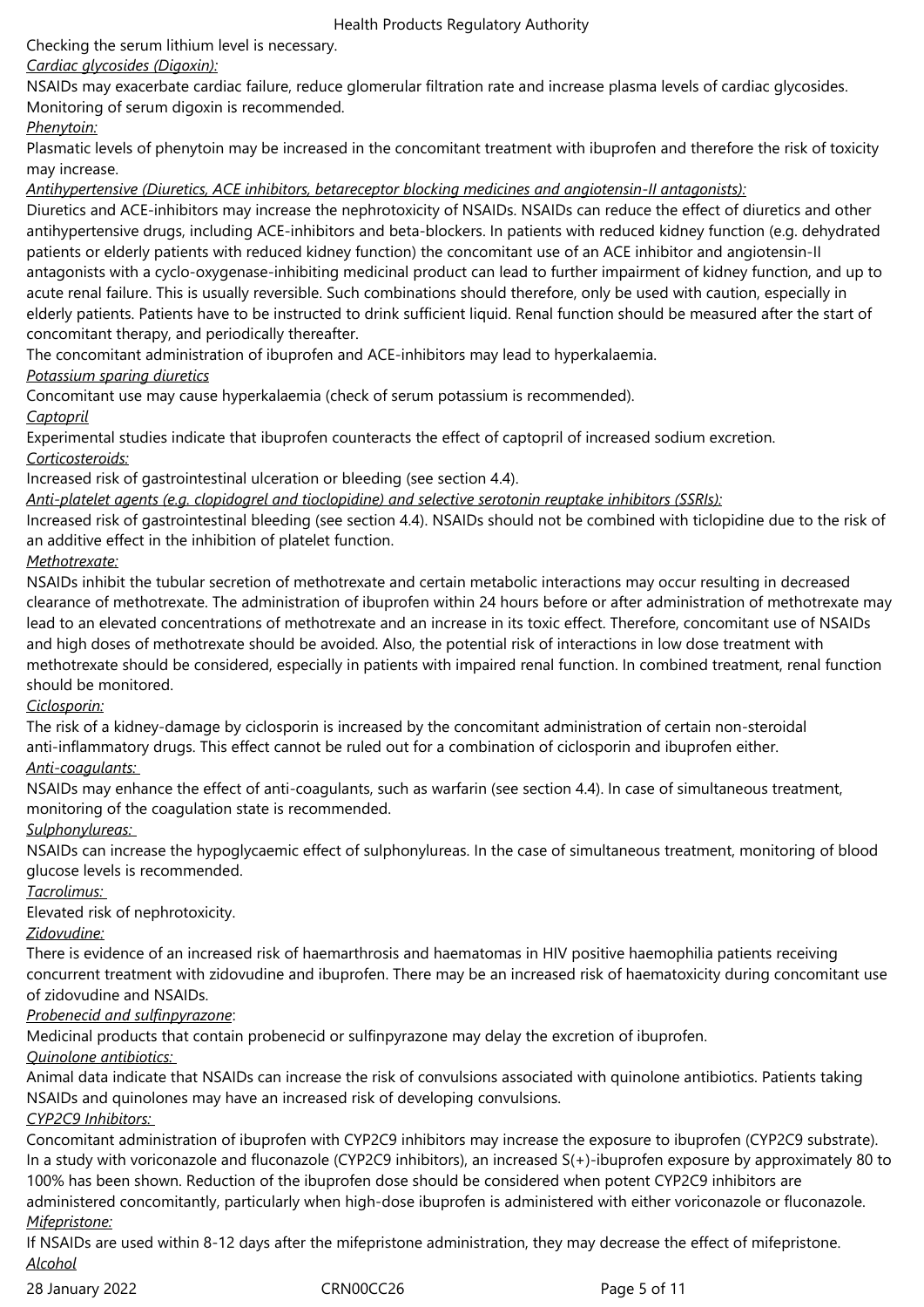The use of ibuprofen in individuals with chronic alcohol consumption (14-20 drinks/week or more) should be avoided due to increased risk of significant GI adverse effects, including bleeding. *Aminoglycosides:* 

NSAIDs may decrease the excretion of aminoglycosides and increase their toxicity.

*Herbal extracts:*

Ginkgo biloba may potentiate the risk of bleeding with NSAIDs.

# **4.6 Fertility, pregnancy and lactation**

### *Pregnancy*:

Inhibition of prostaglandin synthesis may adversely affect the pregnancy and/or the embryo/foetal development. Data from epidemiological studies suggest an increased risk of miscarriage and of cardiac malformation and gastroschisis after use of a prostaglandin synthesis inhibitor in early pregnancy. The absolute risk for cardiovascular malformation was increased from less than 1%, up to approximately 1.5%. The risk is believed to increase with dose and duration of therapy.

In animals, administration of a prostaglandin synthesis inhibitor has been shown to result in increased pre- and post-implantation loss and embryo-foetal lethality. In addition, increased incidences of various malformations, including cardiovascular, have been reported in animals given a prostaglandin synthesis inhibitor during the organogenetic period (Section 5.3).

During the first and second trimester of pregnancy, ibuprofen should not be given unless clearly necessary. If ibuprofen is used by a woman attempting to conceive, or during the first and second trimester of pregnancy, the dose should be kept as low and duration of treatment as short as possible.

During the third trimester of pregnancy, all prostaglandin synthesis inhibitors:

- may expose the foetus to:
- · cardiopulmonary toxicity (with premature closure of the ductus arteriosus and pulmonary hypertension);
- · renal dysfunction, which may progress to renal failure with oligohydramniosis;
- may expose the mother and the neonate, at the end of the pregnancy, to:
- · possible prolongation of bleeding time, an anti-aggregating effect which may occur even at very low doses;
- · inhibition of uterine contractions resulting in delayed or prolonged labour.

Consequently, Ibuprofen use is contraindicated during the third trimester of pregnancy (See section 4.3).

### *Breast-feeding*

Ibuprofen and its metabolities can pass in low concentrations into the breast milk. No harmful effects to infants are known to date, so for short-term treatment with lower doses interruption of breast-feeding would generally not be necessary, however it isrecommended. to interrupt breast feeding when using higher doses than 1200 mg daily or longer periods due to the potential to inhibit prostaglandin synthesis in the neonate.

### *Fertility*:

The use of ibuprofen may impair female fertility and is not recommended in women attempting to conceive. In women who have difficulties conceiving or who are undergoing investigation of infertility, withdrawal of ibuprofen should be considered.

# **4.7 Effects on ability to drive and use machines**

Ibuprofen, in single or short-term use, has noor negligible influence on the ability to drive and use machines. However, theoccurrence of relevant undesirable effects such as fatigue and vertigo canimpair reactivity, and the ability to drive a vehicle and/or use machines maybe reduced. This particularly applies when combined with alcohol

# **4.8 Undesirable effects**

The following frequencies are taken as a basis when evaluating undesirable effects: Very common: ≥ 1/10 Common: ≥1/100 to < 1/10 Uncommon: ≥1/1,000 to < 1/100 Rare: ≥1/10,000 to < 1/1,000 Very rare: < 1/10,000 Not known: frequency cannot be estimated from the available data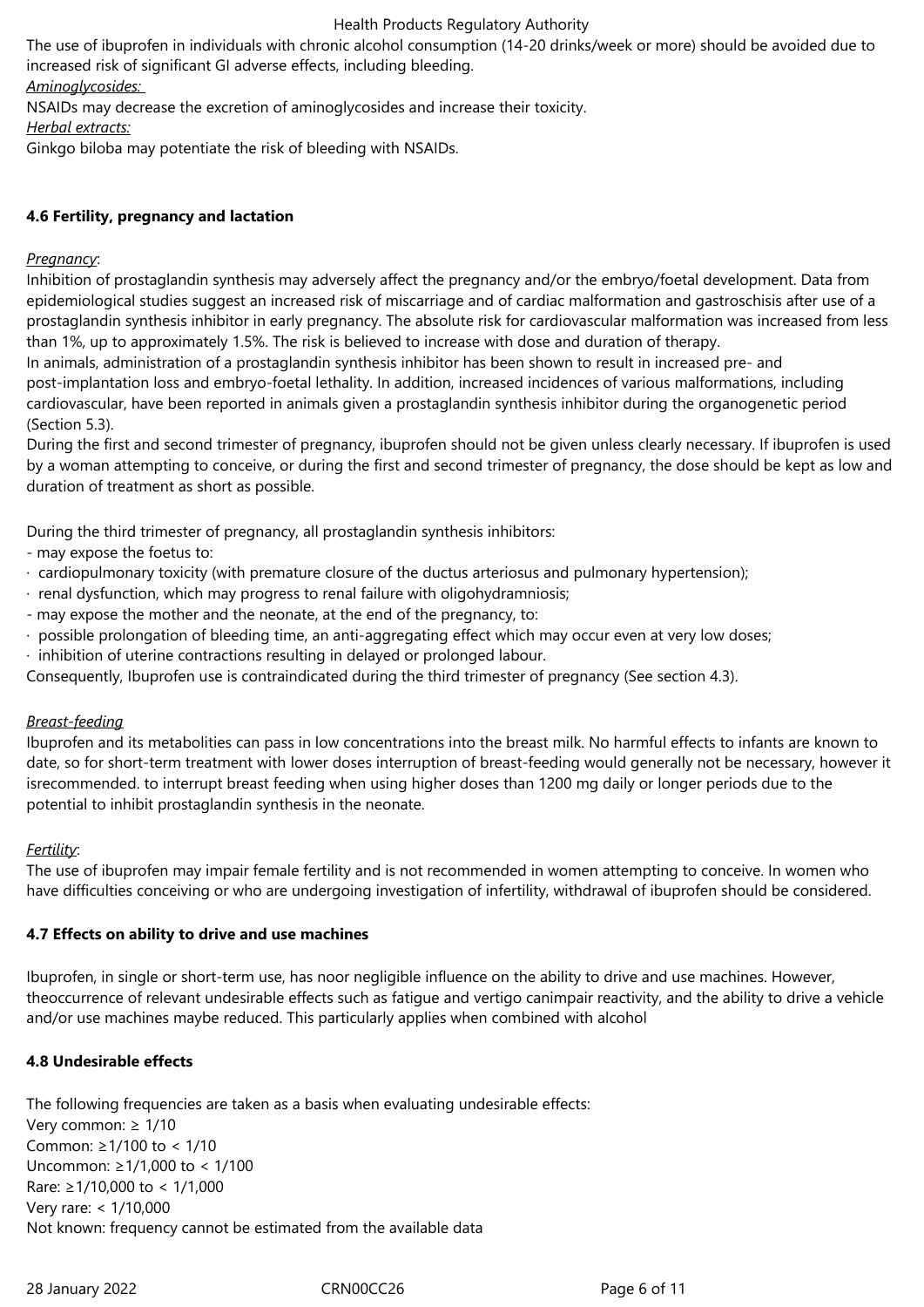The most commonly observed adverse events are gastrointestinal in nature. Peptic ulcers, GI perforation or bleeding, sometimes fatal, may occur particularly in the elderly (see section 4.4). Nausea, vomiting, diarrhoea, flatulence, constipation, dyspepsia, abdominal pain, melaena, haematemesis, ulcerative stomatitis, exacerbation of colitis and Crohn's disease (see section 4.4) have been reported following administration. Less frequently, gastritis has been observed. Particularly the risk of gastrointestinal bleeding occurring is dependent on the dose range and the duration of use.

Very rarely have been reported severe hypersensitivity reactions (including infusion site reactions, anaphylactic shock) and serious cutaneous adverse reactions such as bullous reactions including Stevens-Johnson syndrome and toxic epidermal necrolysis (Lyell's syndrome), erythema multiforme and alopecia.

Exacerbation of infection-related inflammations (e.g. development of necrotising fasciitis) coinciding with the use of non-steroidal anti-inflammatory drugs has been described. This is possibly associated with the mechanism of action of the non-steroidal anti-inflammatory drugs.

Photosensitivity, allergic vasculitis and in exceptional cases, severe skin infections and soft-tissue complications may occur during a varicella infection (see section 4.4).

Oedema, hypertension and cardiac failure have been reported in association with NSAID treatment.

Clinical studies suggest that use of ibuprofen, particularly at a high dose (2400 mg/day) may be associated with a small increased risk of arterial thrombotic events (for example myocardial infarction or stroke) (see section 4.4).

| Infections and infestations                     | Very rare   | Exacerbation of infection-related inflammations (e.g.<br>development necrotising fasciitis) coinciding with the<br>use of non-steroidal anti-inflammatory drugs has been<br>described. This is possibly associated with the<br>mechanism of action of the non-steroidal<br>anti-inflammatory drugs. |
|-------------------------------------------------|-------------|-----------------------------------------------------------------------------------------------------------------------------------------------------------------------------------------------------------------------------------------------------------------------------------------------------|
| Blood and lymphatic system disorders            | Very rare   | Disturbances to blood formation (anaemia,<br>agranulocytosis, leucopenia, thrombocytopenia, and<br>pancytopenia,). First symtomps are: fever, sore throat,<br>superficial mouth wounds, influenza-like complaints,<br>severe lassitude, nosebleeds and skin bleeding.                               |
| Immune system disorders                         | Uncommon    | Hypersensitivity reactions with skin rashes and itching,<br>as well as asthma attacks (possibly with drop in blood<br>pressure)                                                                                                                                                                     |
|                                                 | Very rare   | Systemic lupus erythematosus, severe hypersensitivity<br>reactions, face oedema, swelling of the tongue, swelling<br>of the internal larynx with constriction of the airways,<br>difficulty breathing, palpitations, hypotension and life<br>threatening shock).                                    |
| Psychiatric disorders                           | Uncommon    | Anxiety, restlessness                                                                                                                                                                                                                                                                               |
|                                                 | Rare        | Psychotic reactions, nervousness, irritability, confusion<br>or disorientation and depression                                                                                                                                                                                                       |
| Nervous System disorders                        | Very common | Fatigue or sleeplessness, headache, dizziness                                                                                                                                                                                                                                                       |
|                                                 | Uncommon    | Insomnia, agitation, irritability or tiredness                                                                                                                                                                                                                                                      |
|                                                 | Very rare   | Aseptic meningitis (stiff neck, headache, nausea,<br>vomiting, fever or confusion).<br>Patients with autoimmune disorders (SLE, mixed<br>connective-tissue disease) appear to be predisposed.                                                                                                       |
| Eye disorders                                   | Uncommon    | Visual disturbances                                                                                                                                                                                                                                                                                 |
|                                                 | Rare        | Reversible toxic amblyopia                                                                                                                                                                                                                                                                          |
| Ear and labyrinth disorders                     | Common      | Vertigo                                                                                                                                                                                                                                                                                             |
|                                                 | Uncommon    | Tinnitus                                                                                                                                                                                                                                                                                            |
|                                                 | Rare        | Hearing disorders                                                                                                                                                                                                                                                                                   |
| Cardiac disorders                               | Very rare   | Palpitations, heart failure, myocardial infarction                                                                                                                                                                                                                                                  |
| Vascular disorders                              | Very rare   | Arterial hypertension                                                                                                                                                                                                                                                                               |
| Respiratory, thoracic and mediastinal disorders | Very rare   | Asthma, bronchospasm, dyspnoea and wheezing                                                                                                                                                                                                                                                         |
| Gastrointestinal disorders                      | Very common | Pyrosis, abdominal pain, nausea, vomiting, flatulence,<br>diarrhoea, constipation and slight gastro-intestinal<br>blood losses that may cause anaemia in exceptional<br>cases                                                                                                                       |
|                                                 | Common      | Gastrointestinal ulcers, potentially with bleeding and                                                                                                                                                                                                                                              |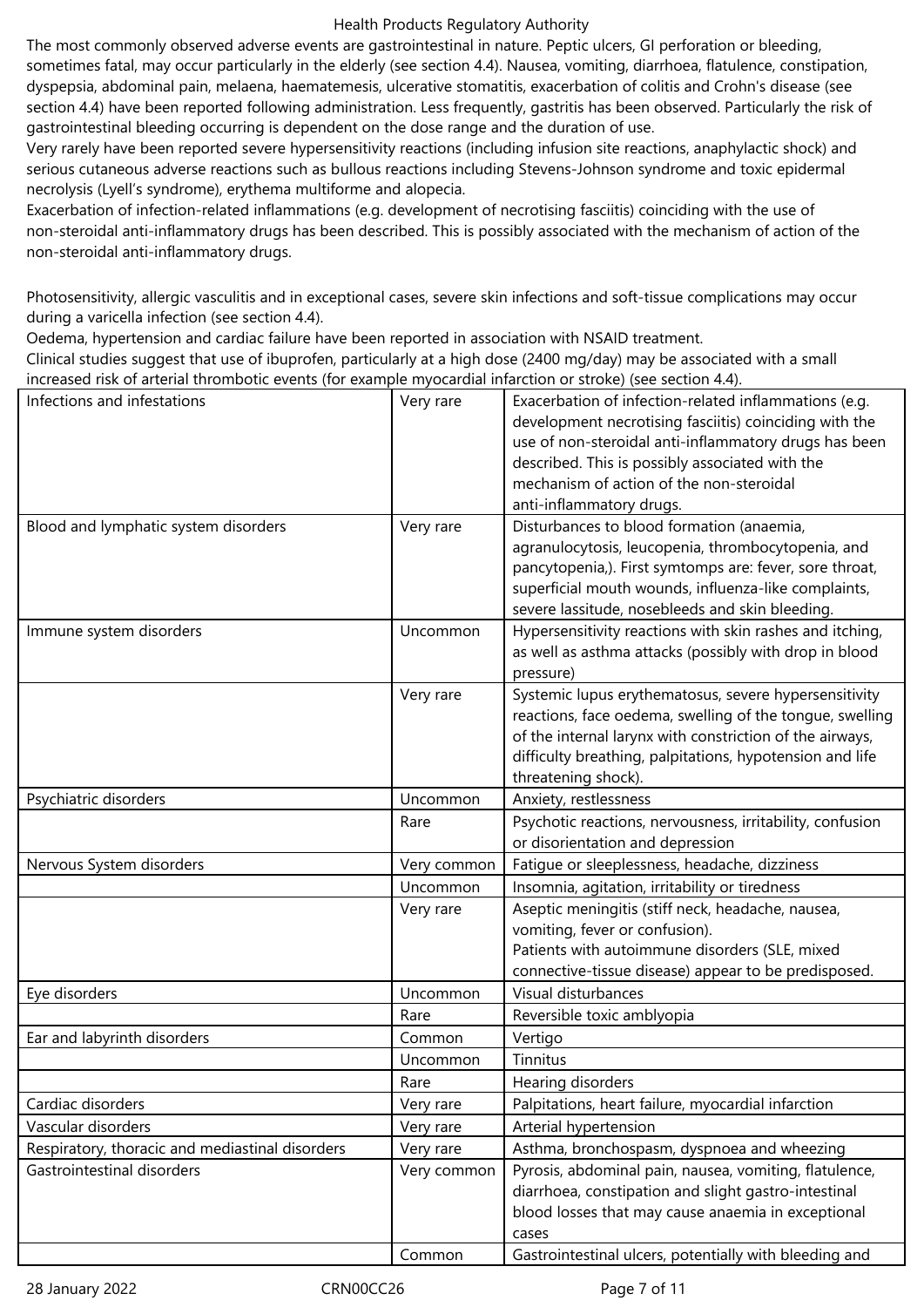|                                                      | Uncommon  | Gastritis                                                                                                                                                                                                                                                                                                                                               |
|------------------------------------------------------|-----------|---------------------------------------------------------------------------------------------------------------------------------------------------------------------------------------------------------------------------------------------------------------------------------------------------------------------------------------------------------|
|                                                      | Rare      | Esophageal stenosis, exacerbation of diverticular<br>disease, unspecific haemorrhagic colitis.<br>If gastrointestinal bleeding occurs could cause anemia<br>and haematemesis                                                                                                                                                                            |
|                                                      | Very rare | Oesophagitis, pancreatitis, formation of intestinal,<br>diaphragm-like strictures                                                                                                                                                                                                                                                                       |
| Hepatobiliary disorders                              | Rare      | Jaundice, hepatic dysfunction, hepatic damage,<br>particularly in long-term therapy, acute hepatitis                                                                                                                                                                                                                                                    |
|                                                      | Not known | Hepatic insufficiency                                                                                                                                                                                                                                                                                                                                   |
| Skin and subcutaneous tissue disorders               | Common    | Skin eruption                                                                                                                                                                                                                                                                                                                                           |
|                                                      | Uncommon  | Urticaria, pruritus, purpura (including allergic purpura),<br>skin rash                                                                                                                                                                                                                                                                                 |
|                                                      | Very rare | Bullous reactions including Stevens-Johnson syndrome<br>and toxic epidermal necrolysis (Lyell's syndrome),<br>erythema multiforme alopecia.<br>Photosensitivity reactions and allergic vasculitis. In<br>exceptional cases, severe skin infections and soft-tissue<br>complications in varicella infection (see also "Infections<br>and infestations"). |
|                                                      | Not known | Drug reaction with eosinophilia and systemic symptoms<br>(DRESS syndrome).<br>Acute generalised exanthematous pustulosis (AGEP)                                                                                                                                                                                                                         |
| Musculoskeletal and connective tissue disorders      | Rare      | Stiff neck                                                                                                                                                                                                                                                                                                                                              |
| Renal and urinary disorders                          | Uncommon  | Reduced urinary excretion and formation of oedemas,<br>particularly in patients with arterial hypertension or<br>renal insufficiency, nephrotic syndrome, interstitial<br>nephritis that may be accompanied by acute renal<br>insufficiency.                                                                                                            |
|                                                      | Rare      | Renal tissue damage (papillary necrosis), particularly in<br>long-term therapy, increased serum uric acid<br>concentration in the blood                                                                                                                                                                                                                 |
| General disorders and administration site conditions | Common    | Pain and burning sensation in the administration site                                                                                                                                                                                                                                                                                                   |
|                                                      | Not known | Injection site reactions such as swelling, haematoma or<br>bleeding.                                                                                                                                                                                                                                                                                    |

# Reporting of suspected adverse reactions

Reporting suspected adverse reactions after authorisation of the medicinal product is important. It allows continued monitoring of the benefit/risk balance of the medicinal product. Healthcare professionals are asked to report any suspected adverse reactions via HPRA Pharmacovigilance, Earlsfort Terrace, IRL - Dublin 2; Tel: +353 1 6764971; Fax: +353 1 6762517. Website: www.hpra.ie; e-mail: medsafety@hpra.ie

### **4.9 Overdose**

### *Sympto[ms:](http://www.hpra.ie/)*

Central nervous system disturbances include headache, confusion, nystagmus, tinnitus, dizziness, light-headedness, unconsciousness, convulsions (mainly in children) and ataxia, as well as abdominal pain, nausea and vomiting, may occur as symptoms of an overdose. In addition, gastrointestinal bleeding, as well as functional disturbances of the liver and kidneys, is possible. There may furthermore be hypotension, hyperkalaemia, hypothermia, respiratory depression and cyanosis. In serious poisoning, metabolic acidosis may occur.

### *Treatment*

Treatment is symptomatic and there is no specific antidote.

The therapeutic possibilities for treatment of intoxication are dictated by the extent, level and clinical symptoms according to the common intensive care practices

# **5 PHARMACOLOGICAL PROPERTIES**

28 January 2022 CRN00CC26 Page 8 of 11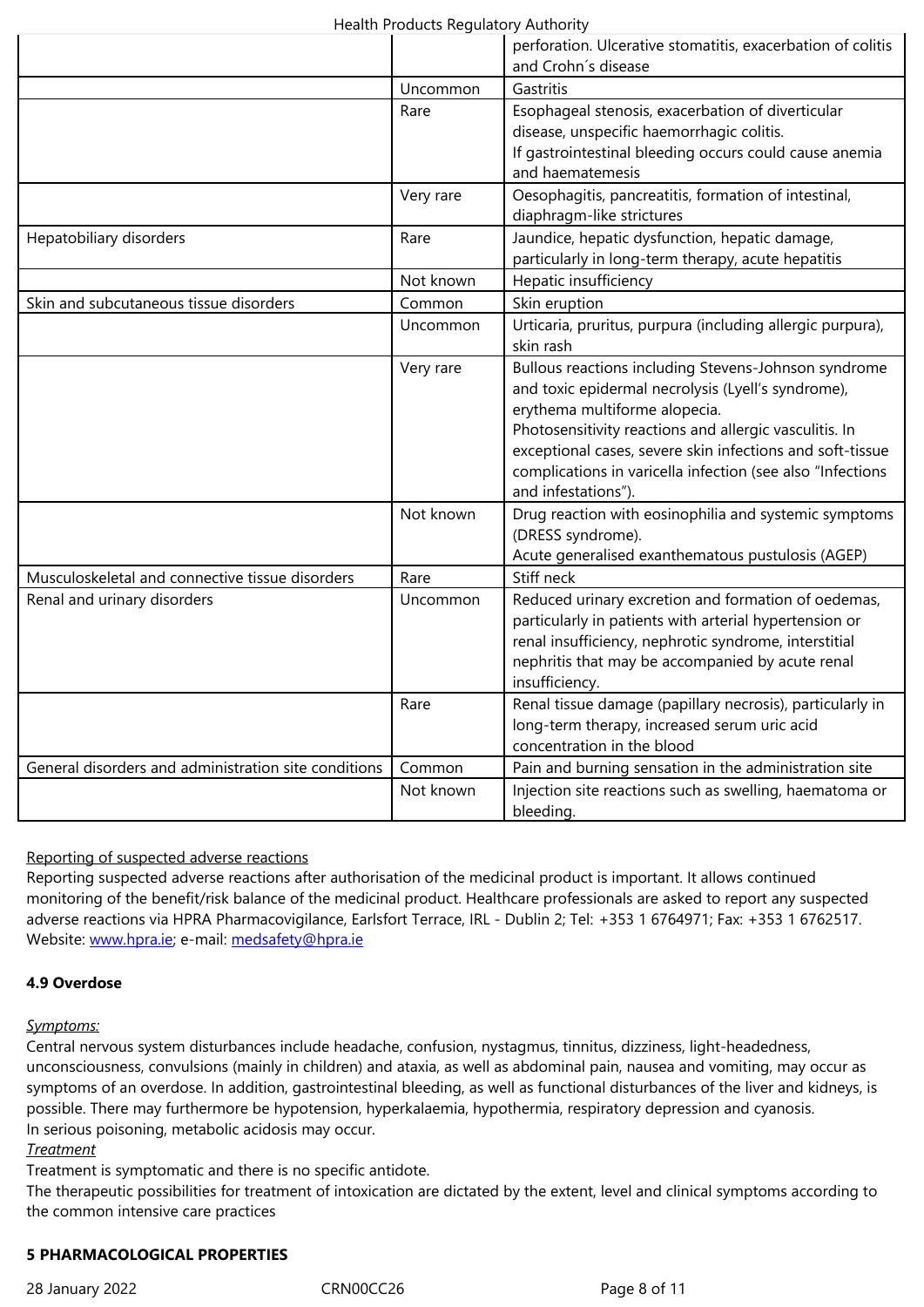# **5.1 Pharmacodynamic properties**

Pharmacotherapeutic group: *Antiinflammatory and antirheumatic products, non-steroids. Propionic acid derivatives. Ibuprofen* ATC code: *M01AE01*

Ibuprofen is a non-steroidal anti-inflammatory drug that, in conventional animal-experiment inflammation models, has proven to be effective, probably through prostaglandin synthesis inhibition. In humans, ibuprofen has an antipyretic effect, reduces inflammatory-related pain and swelling. Furthermore, ibuprofen reversibly inhibits ADP- and collagen-induced platelet aggregation.

Experimental data suggest that ibuprofen may competitively inhibit the effect of low dose acetylsalicylic acid on platelet aggregation when they are dosed concomitantly. Some pharmacodynamic studies show that when single doses of ibuprofen 400 mg were taken within 8 h before or within 30 min after immediate release acetylsalicylic acid dosing (81 mg), a decreased effect of acetylsalicylic acid on the formation of thromboxane or platelet aggregation occurred. Although there are uncertainties regarding extrapolation of these data to the clinical situation, the possibility that regular, long-term use of ibuprofen may reduce the cardioprotective effect of low-dose acetylsalicylic acid cannot be excluded. No clinically relevant effect is considered to be likely for occasional ibuprofen use (see section 4.5).

# **5.2 Pharmacokinetic properties**

# Absorption

Ibuprofen B. Braun is administered intravenously, therefore there is no absorption process and bioavailability of ibuprofen is 100%.

After intravenous administration of ibuprofen in humans, the maximum concentration (Cmax) of S- enantiomer (active) and R-enantiomer is reached at approximately 40 minutes, with a rate of infusion of 30 minutes.

# Distribution

The estimated volume of distribution is 0.11 to 0.21 L / kg.

Ibuprofen is extensively bound to plasma proteins, primarily albumin.

# Biotransformation

Ibuprofen is metabolised in the liver into two inactive metabolites, and these together with unmetabolized ibuprofen, are excreted by the kidney either as such or as conjugates.

After an oral application, ibuprofen is already partly absorbed in the stomach and then completely in the small intestine. Following hepatic metabolisation (hydroxylation, carboxylation), the pharmacologically inactive metabolites are completely eliminated, mainly renally (90 %), but also with the bile.

Elimination

Excretion by the kidney is rapid and complete. The elimination half-life is about 2 hours.

Linearity / non-linearity

Ibuprofen shows linearity in the area under the curve of plasma concentration-time after a single administration of ibuprofen (in a range of 200‑800 mg).

# Pharmacokinetic / pharmacodynamic relationship(s)

There is a correlation between plasma levels of ibuprofen, its pharmacodynamic properties and overall safety profile. Ibuprofen pharmacokinetics is stereoselective after intravenous and oral administration.

The mechanism of action and pharmacology of intravenous ibuprofen do not differ from the mechanism of oral ibuprofen. *Renal impairment*

For patients with mild renal impairment, increased unbound (S)-ibuprofen, higher AUC values for (S)-ibuprofen and increased enantiomeric AUC (S/R) ratios have been reported compared with healthy controls.

In end-stage renal disease patients receiving dialysis the mean free fraction of ibuprofen was about 3% compared with about 1% in healthy volunteers. Severe impairment of renal function may result in accumulation of ibuprofen metabolites. The significance of this effect is unknown. The metabolites can be removed by haemodialysis (see sections 4.3 and 4.4).

# *Hepatic impairment*

In cirrhotic patients with moderate hepatic impairment (Child Pugh's score 6-10) treated with racemic ibuprofen an average 2-fold prolongation of the half-life was observed and the enantiomeric AUC ratio (S/R) was significantly lower compared to healthy controls, suggesting an impairment of metabolic inversion of (R)-ibuprofen to the active (S)-enantiomer (see sections 4.3 and 4.4).

# **5.3 Preclinical safety data**

The subchronic and chronic toxicity of ibuprofen in animal trials showed up mainly in the form of lesions and ulcers in the gastrointestinal tract. In vitro and in vivo studies gave no clinically relevant evidence of the mutagenic potential of ibuprofen. In studies in rats and mice no evidence of carcinogenic effects of ibuprofen was found.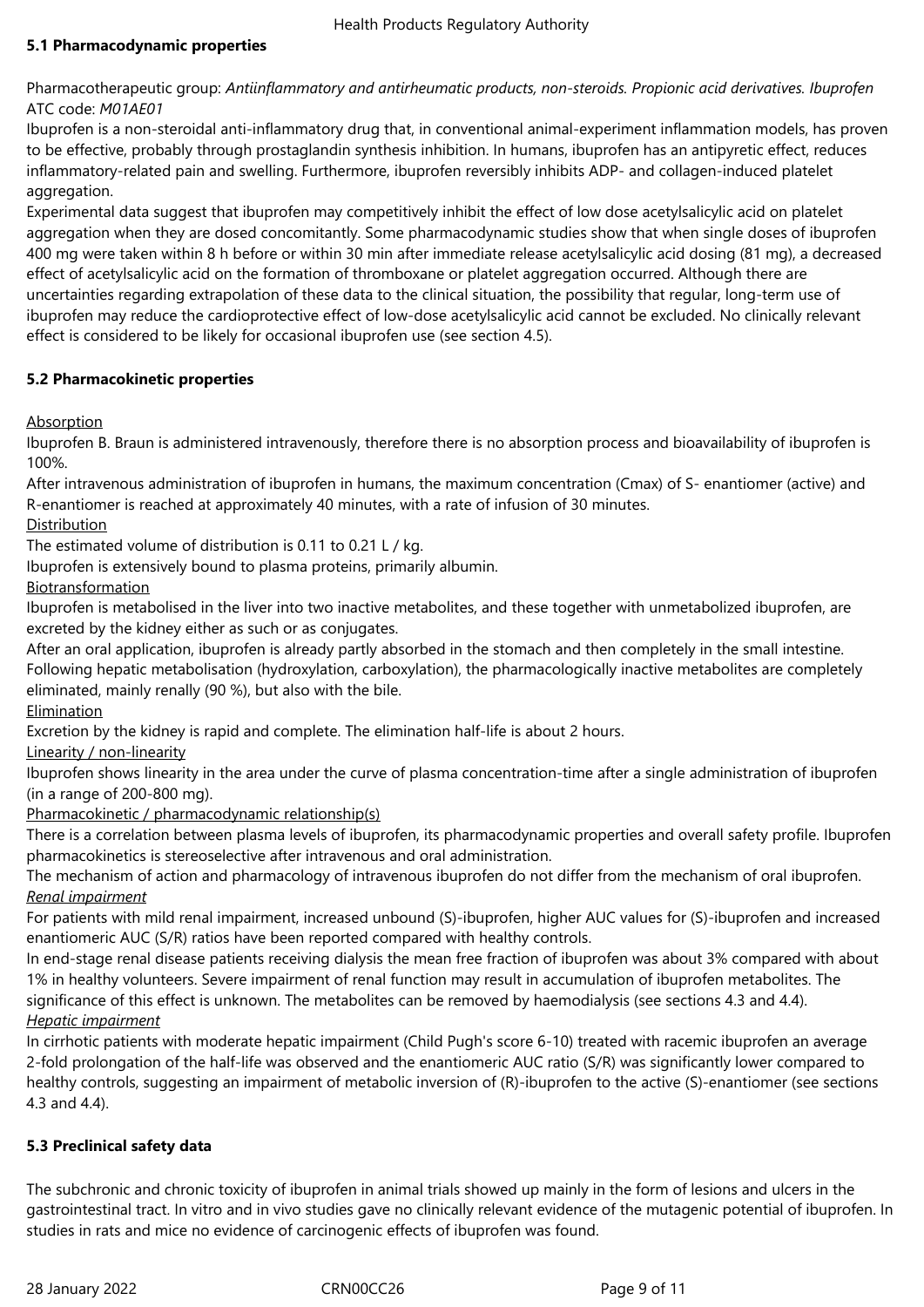Ibuprofen led to an inhibition of ovulation in rabbits and impaired implantation in various animal species (rabbit, rat, mouse). Experimental studies in rats and rabbits have shown that ibuprofen crosses the placenta. Following the administration of maternotoxic doses, an increased incidence of malformations (ventricular septal defects) occurred in the offspring of rats.

### **6 PHARMACEUTICAL PARTICULARS**

### **6.1 List of excipients**

L-arginine Sodium chloride Hydrochloric acid (for pH adjustment) Sodium hydroxide (for pH adjustment) Water for injections

### **6.2 Incompatibilities**

In the absence of compatibility studies, this medicinal product must not be mixed with other medicinal products.

### **6.3 Shelf life**

3 years.

From a microbiological point of view, the product should be used immediately after opening.

### **6.4 Special precautions for storage**

This medicinal product does not require any special storage conditions. For storage conditions after first opening of the medicinal product, see section 6.3.

### **6.5 Nature and contents of container**

The primary packaging is a 100 ml LDPE container with Twincap in packs of 10 bottles and 20 bottles of 100 ml. Not all pack sizes may be marketed.

# **6.6 Special precautions for disposal and other handling**

This medicinal product is indicated for use as single dose, any unused solution should be discarded. Before administration, the solution should be visually inspected to ensure it is clear and colourless to pale yellow. It should not be used if any particulate matter is observed.

Any unused medicinal product or waste material should be disposed of in accordance with local requirements.

# **7 MARKETING AUTHORISATION HOLDER**

B. Braun Melsungen AG Carl-Braun-Straße 1 34212 Melsungen Germany

### **8 MARKETING AUTHORISATION NUMBER**

PA0736/041/002

# **9 DATE OF FIRST AUTHORISATION/RENEWAL OF THE AUTHORISATION**

Date of first authorisation: 6<sup>th</sup> October 2017 Date of last renewal: 21<sup>st</sup> June 2022

28 January 2022 CRN00CC26 Page 10 of 11